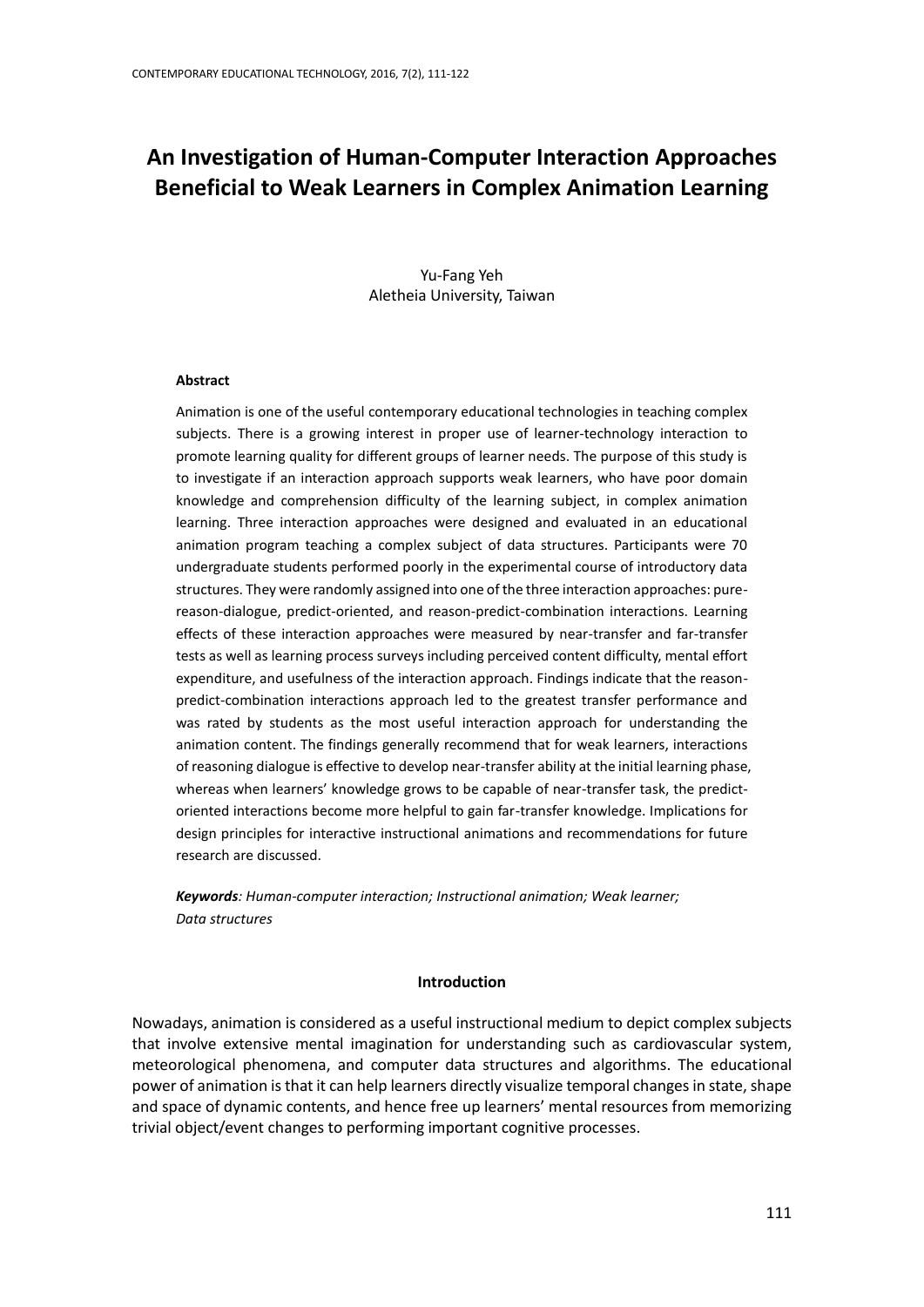Although animations have great educational potential, research evidence about their educational effectiveness is mixed. While some empirical studies show positive effects of animations on learning (Levy, Ben-Ari, & Uronen, 2003; Yeh, Chen, Hung, & Hwang, 2010). Other studies have found neutral effects (ChanLin, 1998; Morrison & Tversky, 2001; Price, 2002) or even negative effects (Scheiter, Gerjets, & Catrambone, 2006; Schnotz, Böckheler, & Grzondzeil, 1999). One possible reason explaining no/negative effects might be that learners often are passive information receivers in animation learning, and tend not to actively reflect animation contents (Hundhausen, Douglas, & Stasko, 2002).

To help learners taking advantages of animations, various interactions are used (Mayer & Mareno, 2002). The animation-interactivity operation and reasoning dialogue-cannot only increase learning involvement and learning responsibility, but also trigger off necessary cognitive processes for understanding (Betrancout, 2005). To be effective, interactions must be well designed in accordance with learners' zone of proximal development (ZPD) (Vygotsky, 1978). The ZPD of a learner refers the knowledge and cognitive skills he/she can reach with interactions' assistance. Interactions that are not tailored to learner's ZPD, i.e. too simple to challenge new knowledge or too hard to respond, often results in "redundant effect" (Yeh et al., 2010), detracting learners from important cognitive processes.

In general, learners differ in ZPD. In addition, with learning progress, learners' ZPD may vary. Therefore, how interactions adjust its scaffolding strategy to timely stratify the varying ZPD of a learner is an important issue in educational technology research. Up to date, the design principles for dynamically adaptive to learner's varying ZPD remain unclear in literature on multimedia-animation learning and are needed more empirical studies. Therefore, this study intends to investigate how interactions can be made to better support learners from little cognitive skills to being more knowledgeable in animation learning. This study focused on dynamic interaction design for *weak learners*, who have little cognitive skills and have comprehension difficulty in the learning subject on their own, because they are especially sensitive to the interventions from interactions. Unlike knowledgeable learners have clear learning plans and are less affected by untailored interactions, weak learners largely depend on interactions to supplement their weak cognitive skills and scaffold them to cope with the learning challenge. For weak learners tailored interactions would make learning easier and effective, otherwise making learning more difficult. It is important to assess the impact of an interaction approach to weak learners.

# **Effective Interactions in Educational Animations**

Interactions in forms of reasoning dialogue and predicting operations have been found significantly promoting animation learning (Byrne, Catrambone, & Stasko, 1999; Yeh et al., 2010). Reasoning dialogue generally assists learners to propose reasons from the perspective of domain principles to support the animation actions and operations. The dialogue of interaction helps learners to relate animating content with its underlying domain rationales and principles. It assists learners to connect existing knowledge from schema with new knowledge presented in the animation and integrate them into a new, comprehensive knowledge structure of the learning subject. However, if learners are already able to spontaneously integrate related information into knowledge chunks, the external reason-dialogue interaction may become redundant (Sweller, 2005), consuming learner's limited mental resources on acquainted cognitive skills and thereby interfering learning.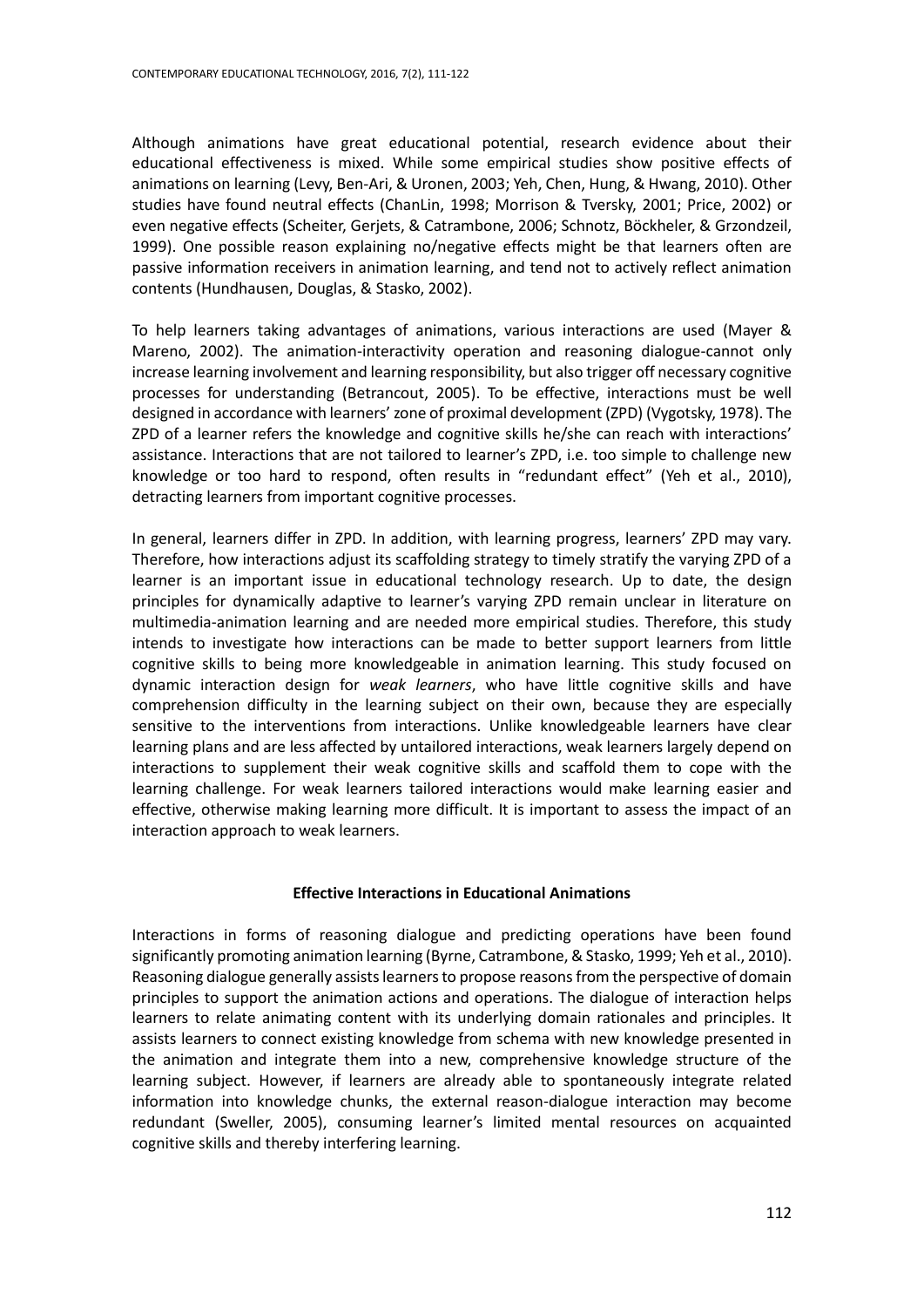Accordingly, when learners already have general schema of the learning subject, the focus of interactions might better shift to verifying understanding. For example, guiding learners to sequentially predict what will be acted on the next scene of the animation might be a good method to diagnose the understanding about the animating content and stimulate the learner to amend misconceptions if any. In a predict-oriented interaction environment, the learner is prompted to predict operation(s)/event(s) going to act on the next scene of the animation. The predict-oriented interaction keeps on prompting the learner to predict upcoming events of the animation scene-by-scene until the learner makes an incorrect prediction. Once the learner makes a wrong prediction, the animation starts up to play out the correct operations and then prompt the learner to provide reasons to justify the animation's demonstration.

For weak learners learning with complex animations, previous research (Yeh et al., 2010) indicates that the reason-dialogue interaction is more beneficial than the predict-oriented interaction at the initial learning phase. The reason is when used at the initial phase of learning, the predict-oriented interaction is rather mental loading for weak learners because they usually have no sufficient knowledge to generate meaningful predictions. Instead, it mostly triggers weak learners to trial-and error or guessing, little helpful for deep understanding and systematic schema construction. However, with learning progress, weak learners may advance in cognitive skills and learning ability. Hence, the later phase of learner-animation interaction might better focus on motivating learners into generate procedure to-be-learned and verify their understanding learned at the previous phase. Whether the predict-oriented interaction approach is useful for weak learners at the later phase of animation learning is unknown.

In past research, the investigation of interaction effects to animation learning almost focus on the first animation practice at the initial learning phase of novice learners. However, students, especially weak learners, mostly practice with more than one animation before they thoroughly build the new knowledge to-be-learned. Therefore, it is important to explore what interaction approaches can effectively lead weak learners to systematic knowledge acquisition through a learning process involving multiple animation practices. To address the issue, the main purpose of this study is to investigate an interaction approach beneficial weak learners in an animation learning environment teaching a complex subject of data structures from the initial to the later animation practices. For the purpose, we compared three potentially useful interaction approaches: pure-reason-dialogue interaction, predict-orientated interaction, and reasonpredict-combination interaction, and examined which has the best effects to the entire animation learning of weak learners.

The study has three sub-purposes to answer the research questions that together make up the main purpose of this study. The three sub-purposes are:

(1) The study argues the reason-dialogue interaction and predict-oriented interaction have different instructional values. The former is beneficial for linking new knowledge with existing schema at the initial animation learning for weak learners, while the latter is beneficial at the later animation learning to verify understanding learned previously. Accordingly, the first subpurpose is to investigate if the reason-predict-combination interaction approach leads to greater learning outcomes than the other interaction approaches.

(2) It might be tiring to iteratively generate reasons already learned, consequently reducing learning motivation and learn less. Hence, the second sub-purpose is to investigate if the purereason-dialogue interaction approach motivates less mental effort investment and less perceived usefulness than the reason-predict-combination interaction approach in a whole.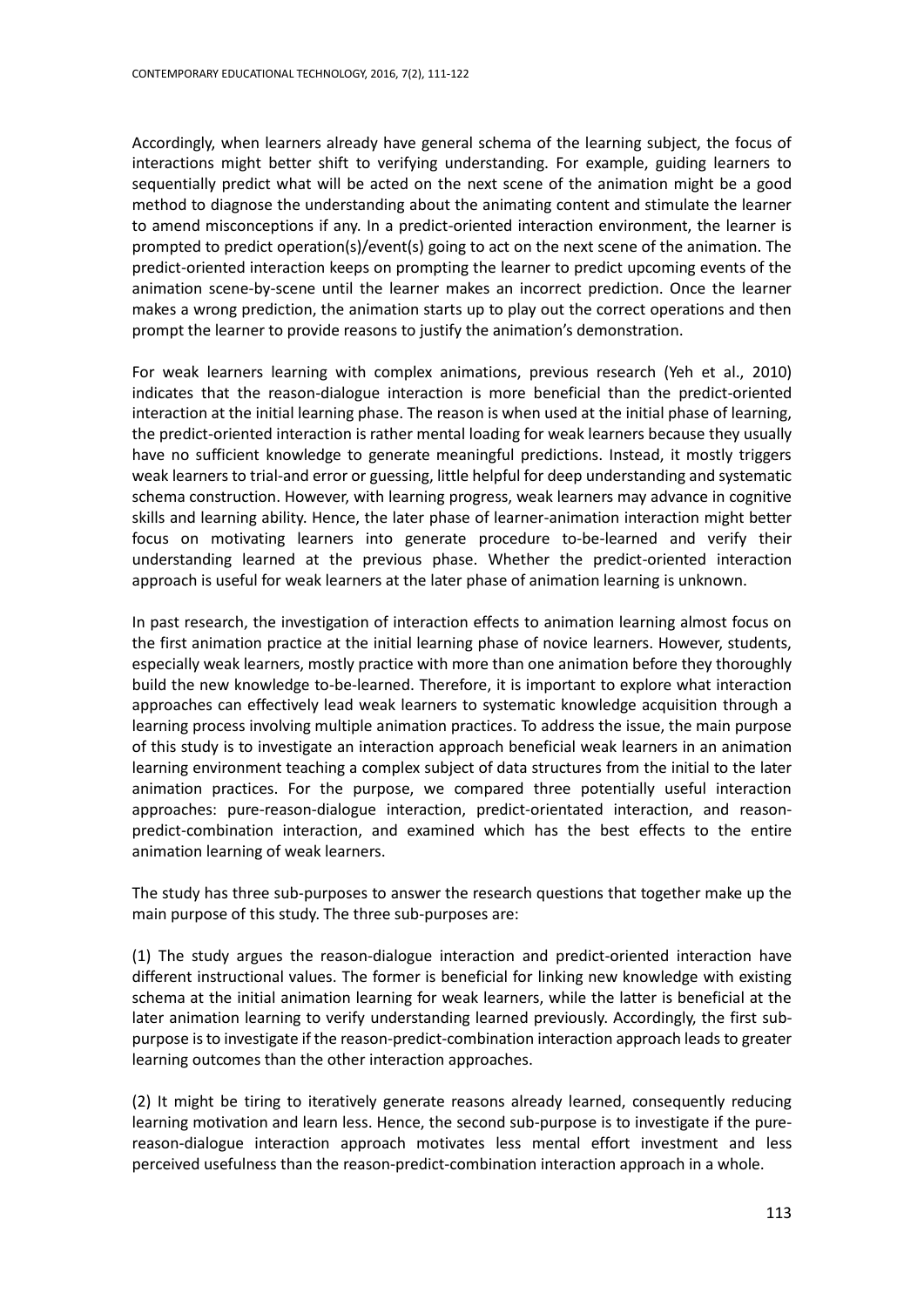(3) An improper interaction strategy used at the beginning might negatively affect the entire learning process by inducing extraneous mental load, increasing processing difficulty, and interfering systemic knowledge construction. According, the third sub-purpose is to investigate if the predict-oriented interaction causes higher degrees of learner's perception on content difficulty and mental effort demand, and a less degree of usefulness perception.

#### **Methodology**

#### **Participants**

Participants were students enrolled in two classes of introductory data structures course of a university in Taiwan. They were taught by the same instructor. Because the target students of the current study were weak learners who had difficulty in comprehension of data structures, the instructor of the two participating classes determined students as weak learners of data structures based on impression of poor performance in classroom discussion and low scores in weekly quizzes and the mid-term exam. A total of 70 weak learners consisting of 51 males and 19 females with a mean age of 20.7 (range from 19 to 22) years old took part in this study. They volunteered to participate in this study for two extra credit points of the course. The large majority of the population was sophomores (97%).

#### **Design**

The experiment was a between-subject design with participants randomly assigned into one of three experimental conditions: *pure-reason-dialogue interaction* (n = 24), *predict-orientated interaction* (n = 23), and *reason-predict-combination interaction* (n = 23). Each participant received two animations and two transfer tests and learning experience surveys. See Figure 1 for an overview of the design.



Figure 1. Overview of Experimental Design and Procedure

# **The Animation Learning Program**

A web-based learning program consisted of two animations teaching AVL-tree insertion algorithm. Each animation was broken into four segments to allow learners to control animation presentation pace based on their own learning speed. The algorithm taught in the second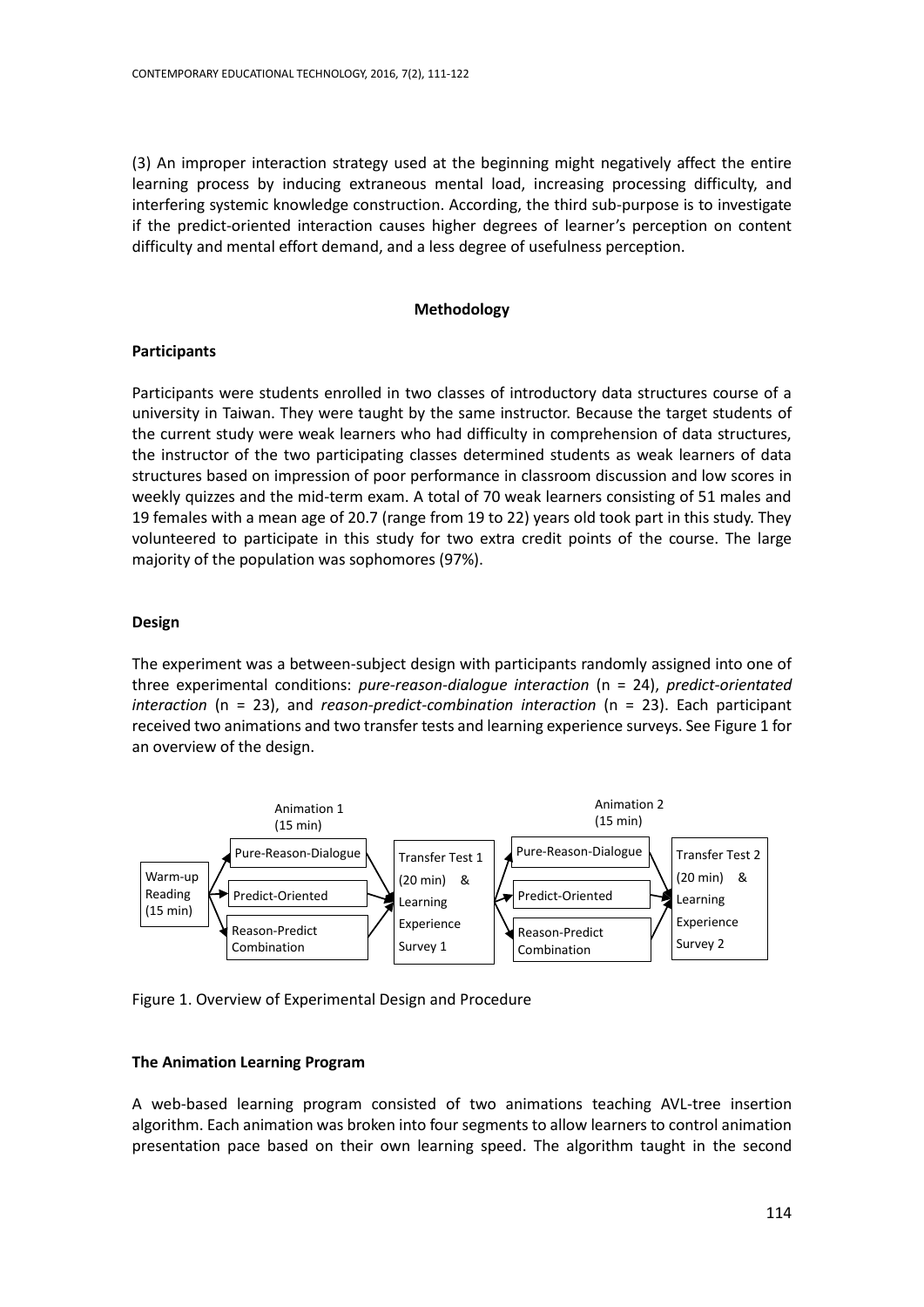animation was more complex than the first animation because of a greater amount of nodes and height of the tree. For the research purpose, three program versions were built. In all versions, the program delivered the same two narrative animations, yet only differed in interaction approaches. They were *pure-reason-dialogue interactions*, *predict-oriented interactions*, and *reason-predict-combination interactions* versions.

First, version *pure-reason-dialogue interactions* offered only one type of interactions -reasoning dialogue- through the two animations. In *pure-reason-dialogue interactions* version, the program segment-by-segment prompts learners to reason the algorithm acting on the animation by completing fill-in-the-blank reasoning statements.

Second, in version *predict-oriented interactions*, primary interactions focus on predicting algorithm operations up-playing in the following segment. In the *predict-oriented interactions* version, the program would go on prompting the learner to predict following animation actions until an incorrect prediction was made. Once incorrect prediction was made, the program plays correct algorithm procedures and prompts the learner to reason the animation just watched.

Third, the *reason-predict-combination interactions* version offered *pure-reason-dialogue interaction* in the first animation learning, and served *predict-oriented interaction* in the second animation learning. Figure 2 and 3 present two screenshots: one of the reason-dialogue interaction and one of the predict-oriented interaction.



Figure 2. Screenshot of a Reason-dialogue Interaction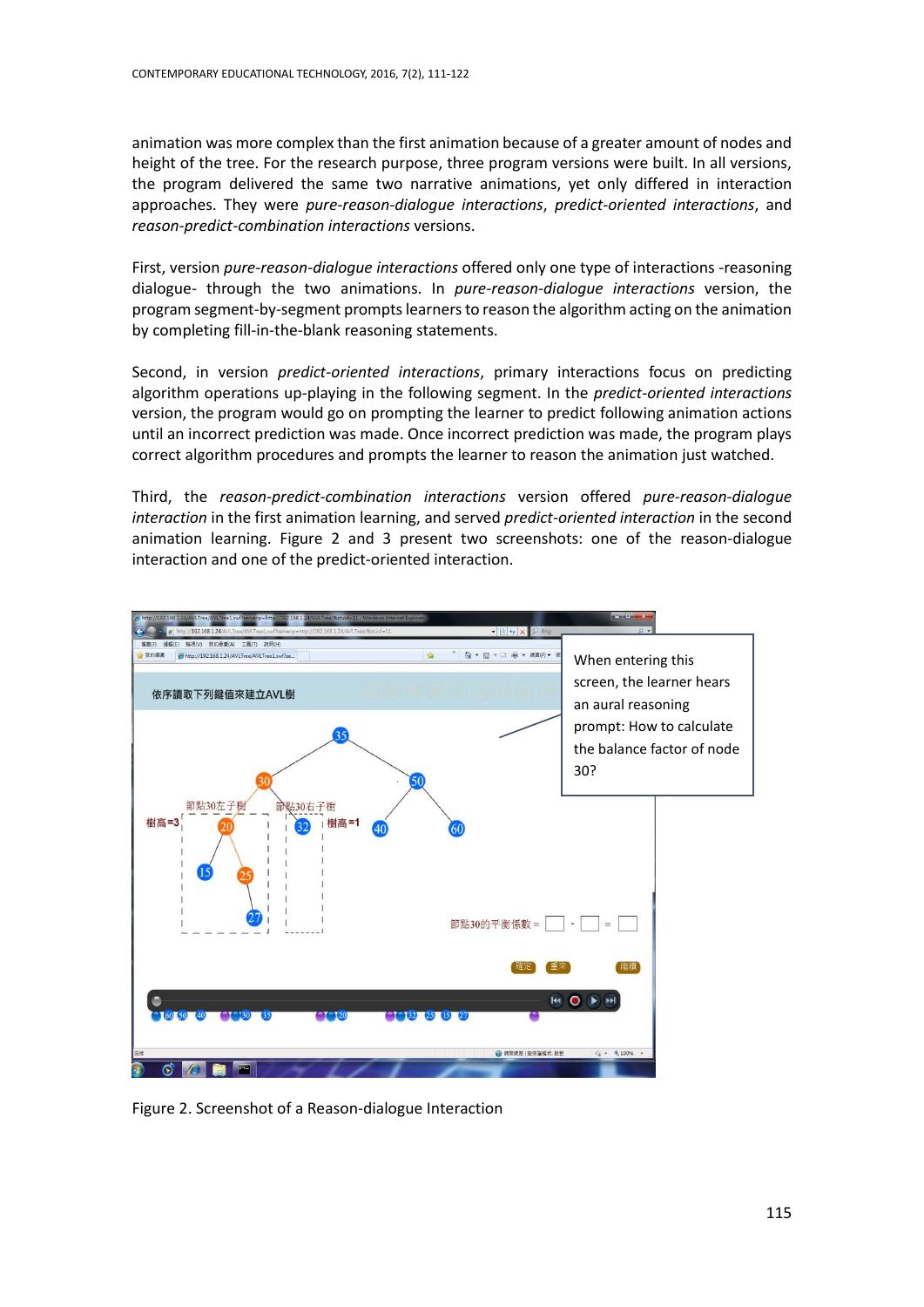

Figure 3. Screenshot of a Predict-oriented Interaction

# **Measures**

# **Knowledge Transfer Test**

To assess the extent of understanding the animations, two isomorphic knowledge-transfer tests were designed and administered right after the first and the second animations learning respectively. Both knowledge-transfer test consisted of a near-transfer question and a fartransfer question. The near-transfer question was similar to the example demonstrated in the animation. The far-transfer question was a question that required students to amend the algorithm taught in the animation in order to solve the given problem. Answers were scored as zero point for an incorrect answer or one point for a correct answer. Overall, a maximum of three points was achievable for the near-transfer question and far-transfer question, respectively. Examples of questions are as follows: 'What is the sum of balance factors of all nodes in the tree after the key adds into the tree?', 'What are the critical nodes that need to rotate to restore the property of AVL-tree', and 'Draw out the AVL tree after the insertions of following keys.' Questions in the first and the second knowledge-transfer tests were different in surface but isomorphic.

# **Learning Process Survey**

Apart from learning outcomes, the quality of learning process is also important, which would affect learners' attitude to the subject and intention to re-use the program. The learning process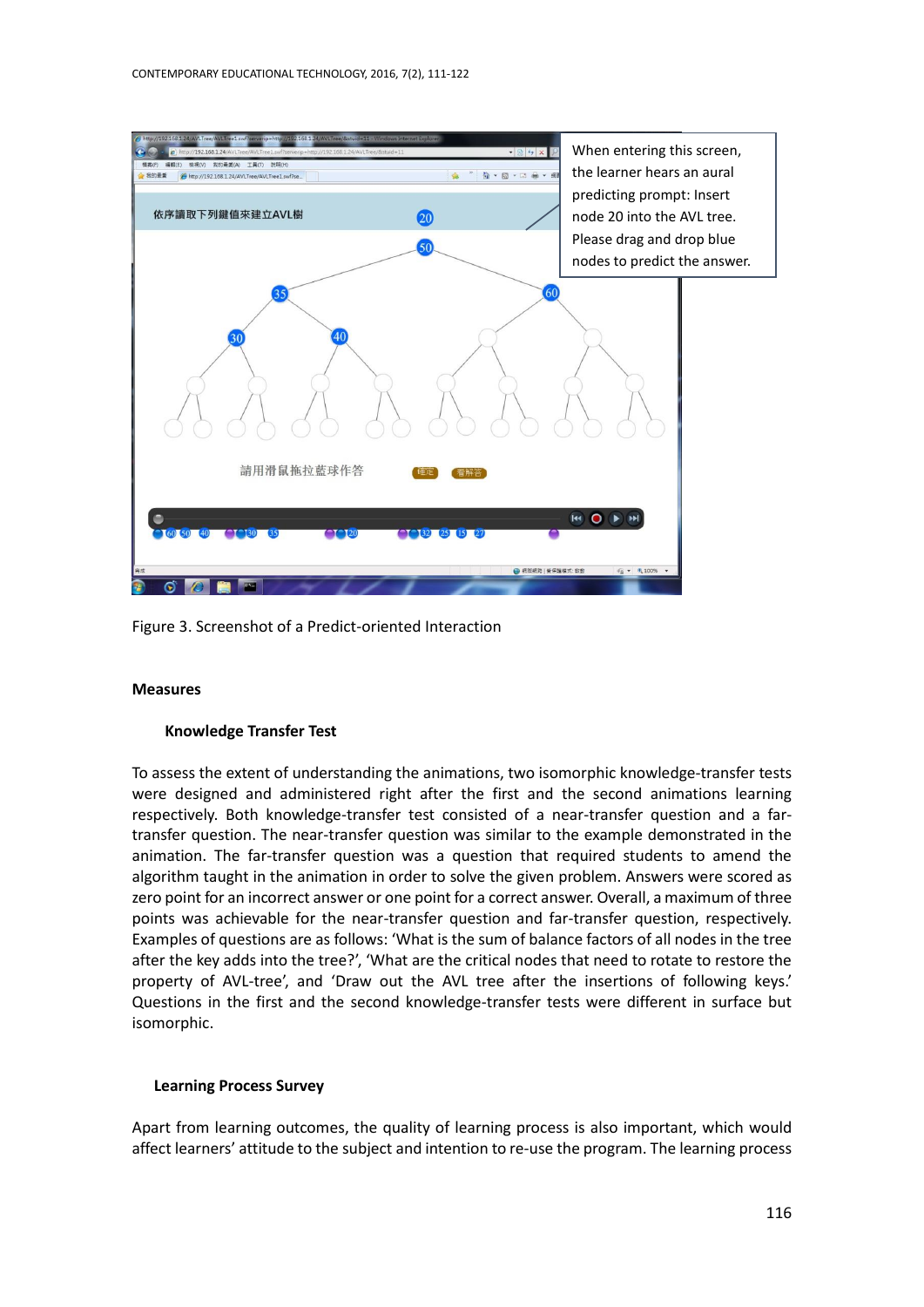quality was therefore surveyed. This study surveyed three aspects of learning process. They are learner's perceived content difficulty, mental effort invested for learning, and usefulness of the interactivity of the animation. The survey instrument consisted of three items, where one item measured one aspect of the learning process quality (see Table 1). The items measuring content difficulty and mental effort invested for learning were adapted from a widely used existing questionnaire of (Gerjets, Scheiter, Opfermann, Hesse, & Eysink, 2009). For the instrument, students answered each item on a seven point Likert-type scale from 1 equaling 'extremely low' to 7 equaling, 'extremely high'.

| Content difficulty         | How easy or difficult do you consider AVL tree insertion<br>at this animation?           |
|----------------------------|------------------------------------------------------------------------------------------|
| Mental effort spent        | Indicate on the scale the amount of effort you exerted to<br>learn with the animation?   |
| Usefulness of interactions | Indicate on the scale the extent of usefulness of the<br>interactions in this animation? |

Table 1. Items of the Learning Experience Questionnaire (Translated Version)

# **Procedures**

The study consisted of three main steps. First, all participants were given 15 minutes to read a description of 443 words and three figures introducing what an AVL tree is and how AVL trees rotate to restore the height-balance property. The description was given to warm up students' prerequisite knowledge for the animation program. Second, all participants were randomly assigned into one of the three experimental conditions. Based on a pilot study, all participants were given 15 minutes to interact with each animation of their respective version of animation program. They were instructed to carefully study the animation because a test would be administered after completing one animation learning. Third, right completion of an animation learning, all students were asked to rate their animation learning experience, and took a knowledge transfer test. In total, two animations were learned, and the learning-experience surveys and knowledge-transfer tests were administered twice.

# **Data Analysis**

Data were analyzed in five repeated-measures analyses of variance (ANOVA) to determine experimental effects on learning outcome and learning process with near-transfer score, fartransfer score, perceived difficulty of the learning content, mental effort investment, and perceived usefulness of the interaction as dependent variables, interaction approach (purereason-dialogue, predict-oriented, reason-predict-combination) as a between subjects variable, and time period (test 1 and test 2) as a within subjects variable. All tests of significance were run at the .05 level, indicating significant difference (Keppel, 1991).

# **Findings**

The results are divided into two sections: learning transfer outcomes and learning process quality of the animation study. In the section of results of learning outcome tests, students'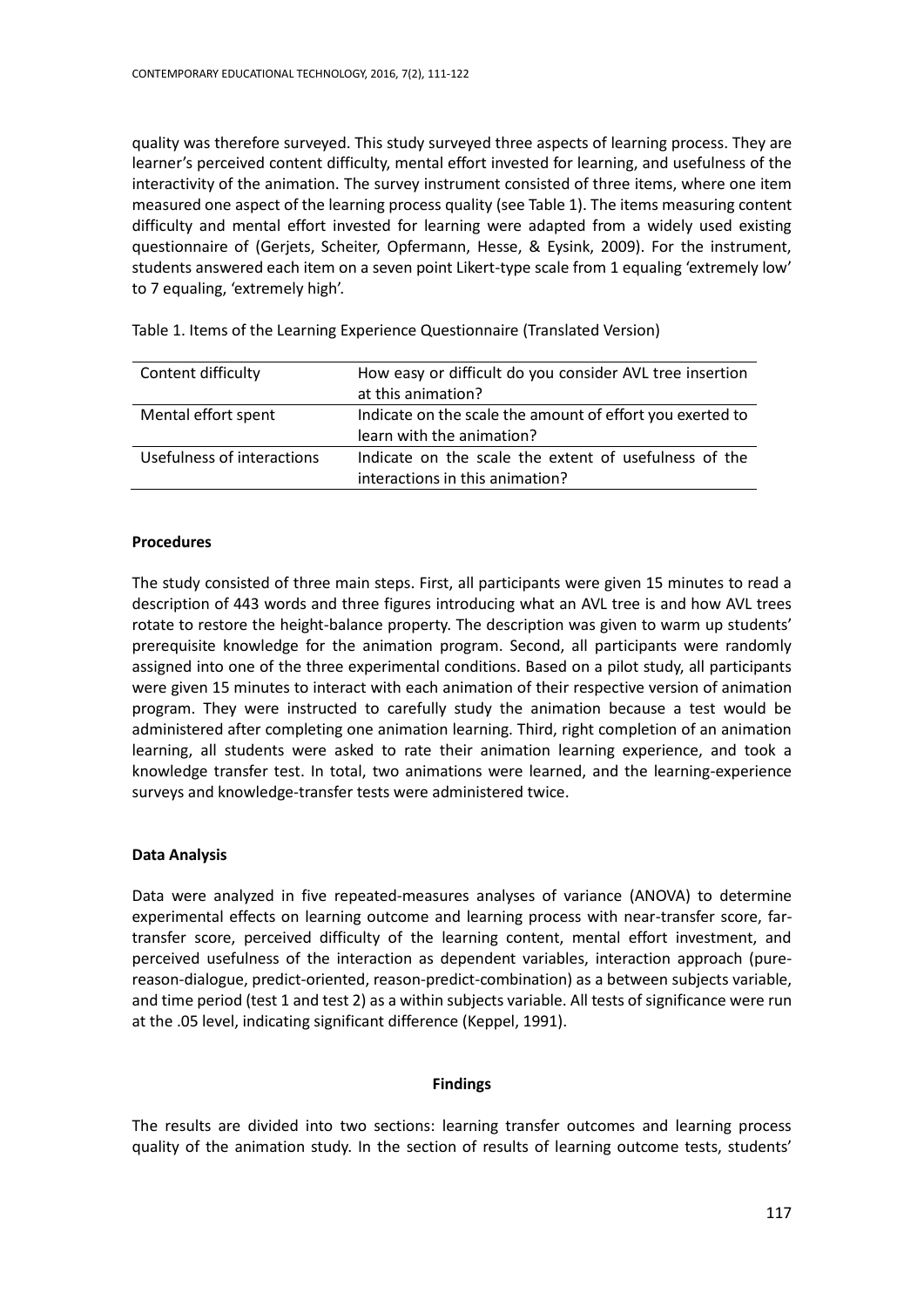performance on near-transfer tests and far-transfer tests right after animation 1 and 2 learning were examined. The section of results of learning process survey reposts the effects of different interaction approaches on students' perceived difficulty of the animations, mental effort expenditure, and perceived usefulness of the interaction approach they received. Table 2 presents the relevant descriptive statistics among the three experimental groups regarding neartransfer scores, far-transfer scores, perceived difficulty of the animation, mental effort expenditure, and perceived usefulness of the interaction received. Furthermore, the results of post-hoc multiple comparisons with Bonferroni-method analysis were summarized in Table 3.

| Research variable                | Test 1 |      | Test 2 |      |
|----------------------------------|--------|------|--------|------|
|                                  | Mean   | SD   | Mean   | SD   |
| Pure-reason-dialogue interaction |        |      |        |      |
| Near-transfer score              | 2.38   | .71  | 2.46   | .66  |
| Far-transfer score               | 1.25   | .74  | 1.25   | .79  |
| Perceived difficulty             | 5.29   | .91  | 3.83   | 1.24 |
| Mental effort expenditure        | 5.17   | 1.34 | 3.83   | .96  |
| Perceived usefulness             | 5.08   | 1.21 | 3.78   | 1.25 |
| Reason-predict combination       |        |      |        |      |
| interaction                      |        |      |        |      |
| Near-transfer score              | 2.26   | .69  | 2.52   | .73  |
| Far-transfer score               | 1.22   | .85  | 2.09   | .90  |
| Perceived difficulty             | 5.39   | .99  | 5.17   | .93  |
| Mental effort expenditure        | 5.21   | 1.13 | 5.43   | 1.04 |
| Perceived usefulness             | 5.04   | 1.15 | 5.70   | .97  |
| Predict-oriented interaction     |        |      |        |      |
| Near-transfer score              | 1.48   | .90  | 2.09   | .85  |
| Far-transfer score               | 0.91   | .60  | 1.17   | .98  |
| Perceived difficulty             | 6.26   | .75  | 5.65   | .93  |
| Mental effort expenditure        | 5.90   | .81  | 5.78   | 1.09 |
| Perceived usefulness             | 3.35   | 1.11 | 3.87   | 1.18 |

Table 2. Descriptive Statistics on Analysis of Animation Learning Effects among Different Interaction Approaches

# **Results of Learning Outcome Tests**

Using repeated-measures ANOVA, a significant difference was identified in the near-transfer mean score,  $F(2, 67) = 7.63$ , MSE = 5.98,  $p = 0.001$ , among students of the three different interaction conditions. A post-hoc multiple comparisons with Bonferroni method analysis showed that students in the conditions *pure-reason-dialogue interaction* and *reason-predictcombination interaction* had much higher near-transfer performance scores than students in the condition *predict-orientated interaction* (*p* = 0.003 and *p* = 0.005, respectively).

Regarding far-transfer performance, the result of repeated-measures ANOVA revealed there exists significant effect of the animation interaction approach, (*F*(2, 67) = 5.34, MSE = 4.41, *p* = 0.007). Bonferroni-method post-hoc tests revealed that students in the condition *reasonpredict-combination interaction* had higher far-transfer performance scores than students in the condition *predict-orientated interaction* (*p* = 0.006).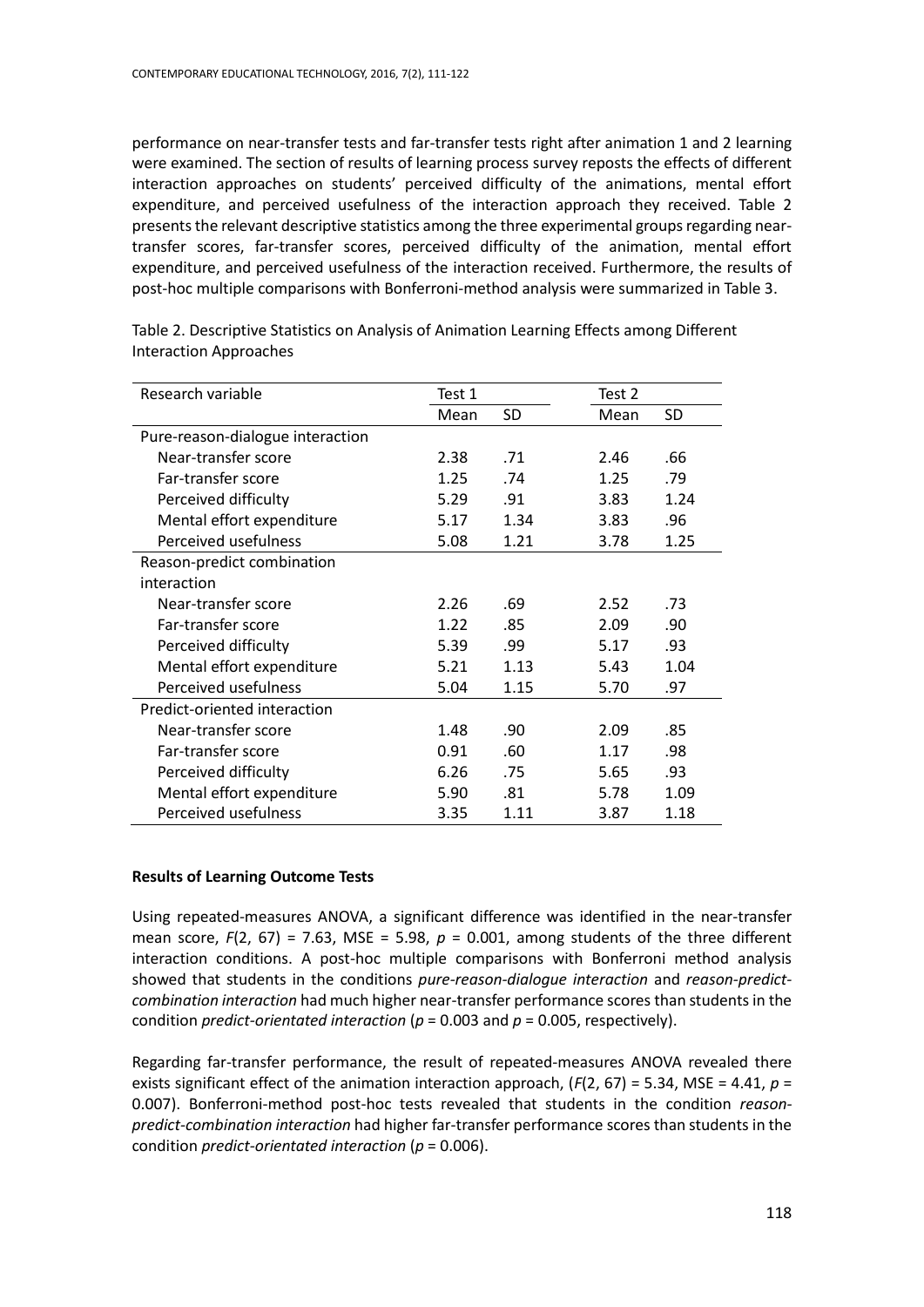The result of post-hoc comparisons on the learning outcome scores suggests that *reason-predictcombination interaction* is a better interaction design in animation learning because it lead students to superior near- and far-transfer performance.

# **Results of Learning Process Surveys**

Through repeated measures ANOVA, significant differences were found in mean perceived animation difficulty (*F*(2, 67) = 25.92, MSE = 22.85, *p* < 0.000), mental effort expenditure (*F*(2, 67) = 12.29, MSE = 21.14, *p* = 0.000), and perceived usefulness of the interaction (*F*(2, 67) = 29.72, MSE =  $35.70$ ,  $p = 0.000$ ) among participants in the three experimental conditions as operationalized in the study.

Bonferroni-method post-hoc tests demonstrated that participants in *predict-oriented interaction* condition rated higher perceived animation difficulty than those in *pure-reason-dialogue interaction* (*p* = 0.000) and in *reason-predict-combination interaction* (*p* = 0.003) conditions, and participants in *reason-predict-combination interaction* condition had higher perceived animation difficulty than those in the *pure-reason-dialogue interaction* condition (*p* = 0.001). Regarding mental effort expenditure, the *reason-predict-combination interaction* and the *predict-oriented interaction* groups rated higher degrees than the *pure-reason-dialogue interaction* group (*p* = 0.01 and *p* = 0.000, respectively). In terms of perceived usefulness of the interaction, the *reasonpredict-combination interaction* group rated higher usefulness degrees than the *pure-reasondialogue interaction* (*p* = 0.000) and the *predict-oriented interaction* (*p* = 0.000) groups, and the *pure-reason-dialogue interaction* group rated higher than the *predict-oriented interaction* group  $(p = 0.001)$ .

The result of post-hoc comparisons regarding to the learning process variables implies that *reason-predict-combination interaction* in general is superior to the other two interaction approaches because of the highest perceived usefulness of interaction, lower perceived content difficulty than *predict-oriented interaction*, and more mental effort involvement than *purereason-dialogue interaction*.

| Dependent<br>variable | interaction |                | Mean<br>difference |        | Std.<br>Sig.<br>error |           | 95% Confidence<br>interval |        |
|-----------------------|-------------|----------------|--------------------|--------|-----------------------|-----------|----------------------------|--------|
|                       | (1)         | $(\mathsf{I})$ | $(I-J)$            |        |                       | Lower     | Upper                      |        |
|                       |             |                |                    |        |                       | bound     | bound                      |        |
| Near                  | <b>RP</b>   | R              | $-0.0254$          | .18256 | 1.000                 | $-4736$   | .4229                      |        |
| transfer              | <b>RP</b>   | P              | $.6087*$           | .18449 | .005                  | .1557     | 1.0617                     | RP > P |
|                       | R           | P              | $.6341*$           | .18256 | .003                  | .1858     | 1.0823                     | R > P  |
| Far transfer          | <b>RP</b>   | R              | .4022              | .18753 | .107                  | $-0583$   | .8627                      |        |
|                       | <b>RP</b>   | P              | $.6087*$           | .18952 | .006                  | .1433     | 1.0741                     | RP > P |
|                       | R           | P              | .2065              | .18753 | .824                  | $-2540$   | .6670                      |        |
| Perceived             | <b>RP</b>   | R              | $.7201*$           | .19371 | .001                  | .2444     | 1.1958                     | RP > R |
| difficulty            | <b>RP</b>   | P              | $-6739*$           | .19576 | .003                  | $-1.1546$ | $-1932$                    | RP < P |
|                       | R           | P              | $-1.3940*$         | .19371 | .000                  | $-1.8697$ | $-0.9184$                  | R < P  |
| Mental                | <b>RP</b>   | R              | $.8261*$           | .27057 | .010                  | .1617     | 1.4905                     | RP > R |
| effort                | <b>RP</b>   | P              | $-5000$            | .27344 | .216                  | $-1.1714$ | .1714                      |        |
|                       | R           | P              | $-1.3261*$         | .27057 | .000                  | $-1.9905$ | $-6617$                    | R < P  |

# Table 3. Post-hoc Multiple Comparisons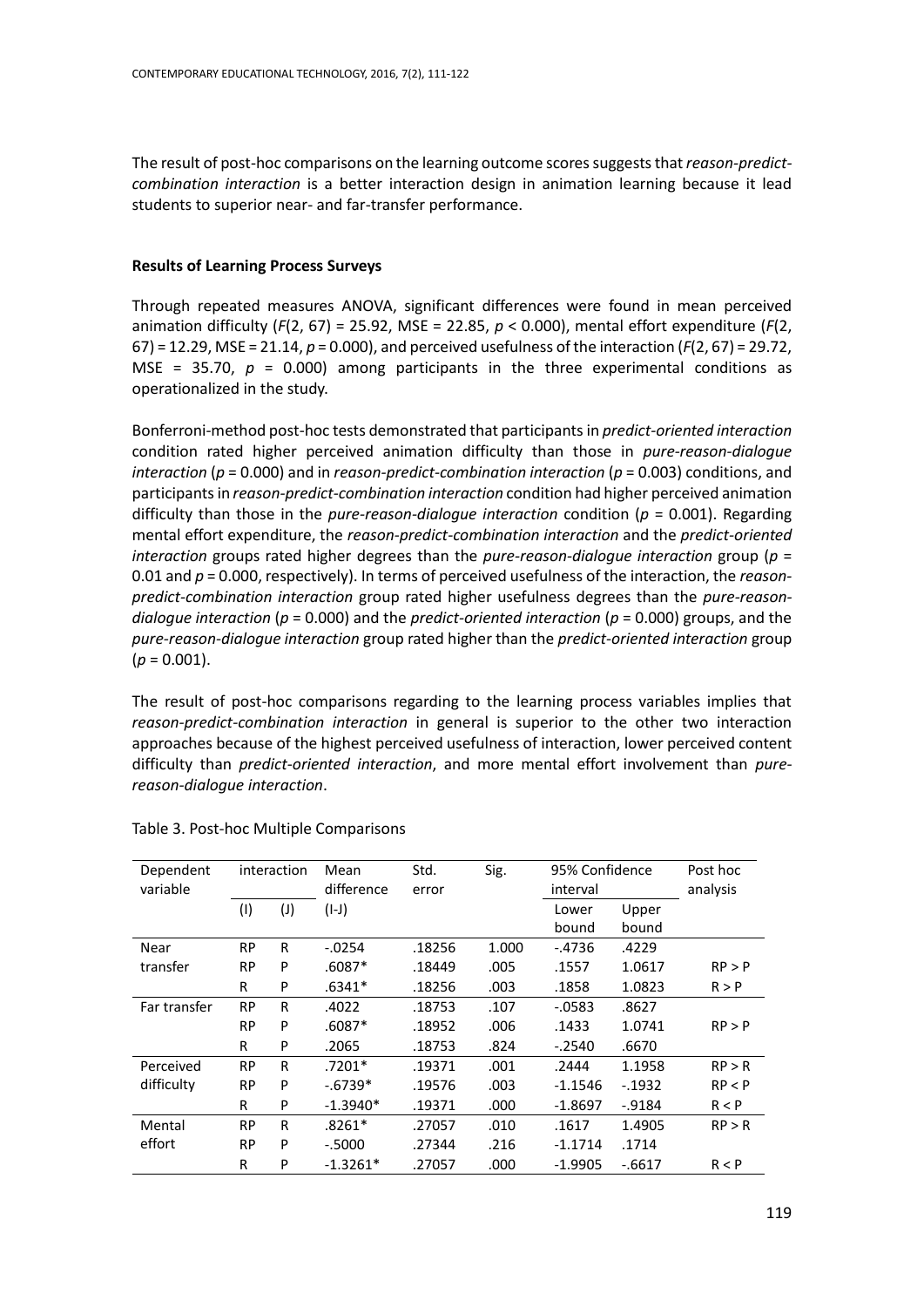| Perceived  | <b>RP</b> | R  | .9321*  | .22615 | .000 | .3767  | 1.4874 | RP > R |
|------------|-----------|----|---------|--------|------|--------|--------|--------|
| usefulness | <b>RP</b> | P. | 1.7609* | .22854 | .000 | 1.1997 | 2.3221 | RP > P |
|            |           |    | .8288*  | .22615 | .001 | .2735  | 1.3841 | R > P  |

Note:  $R = pure-reason-dialogue$ ;  $RP = reason-predict-combination$ ;  $p = predict-oriented$ . \*The mean difference is significant at the .05 level.

# **Discussion and Conclusions**

This study investigated how interactions can be made more beneficial through their adaptation to students' progress in cognitive skills. This study designed three interaction approaches and implemented an experiment to test which interaction approach is most beneficial for weak learners in a complex animation learning context such as instructing data-structures. This study found that the interaction approach *reason-predict-combination* led weak learners to the greatest learning-transfer performance and was rated by weak learners the most useful for helping understanding the animation content, though it did not significantly reduce perceived content difficulty and mental effort demand as compared to other interaction approaches. These results could be interpreted that that *reason-predict-combination interaction* dynamically adjusted interaction strategy to fit into the knowledge level and learning potential of the learner, maintained the interactive activities on a challengeable level (not too easy to get tired of the interaction and not too difficult to respond to the interaction) so that it successfully encouraged the learner keeping investing effort on refining their cognitive skills, hence resulting in superior learning outcomes to their counterparts instructed by other interaction approaches.

The results also indicate that the *pure-reason-dialogue interaction* led to good near-transfer performance but had little effects on far-transfer learning. Weak learners receiving *pure-reasondialogue* interaction in the first animation learning had superior near-transfer performance to their counterparts in the *predict-oriented interaction* condition. However, weak learners who continued receiving *pure-reason-dialogue interaction* in the second animation learning learned little, no significant improvement on both near- and far-transfer scores. Additionally, data of the learning process surveys indicate that students in the *pure-reason-dialogue interaction* condition perceived less content difficulty and spent less mental effort in the second animation learning than they did in the first animation learning. An explanation for the fading effect of the *purereason-dialogue interaction* approach might be that fixed interactive activities might lose students' motivation and attention to the learning content so that they ignored the diversity between animations and learned in a cognitive economy way (less mental effort investment), consequently little knowledge acquisition.

Furthermore, the current study found that the *predict-oriented interaction* approach was least effective for weak learners through the entire animation learning phases. Students in the *predictoriented interaction* condition performed poorest in both near-and far-transfer tests, and students reported that predicting tasks were very mental demanding, they increased learning difficulty, and they were least useful for assisting understanding. These findings are in line with Yeh et al.'s (2010) findings that predict-oriented interaction approach is not a good teaching strategy for learners with weak knowledge base of the learning subject. The current study further indicates that weak learners hardly not benefit from *predict-oriented interaction* because they usually have not enough knowledge to perform meaning prediction, at the most time the predicting task only bring about trial-and-error guessing, little help for deep understanding. The predict-oriented interaction promoted cognitive skills development only if the learner had solid fundamental knowledge about the subject. This claim was supported by the current finding that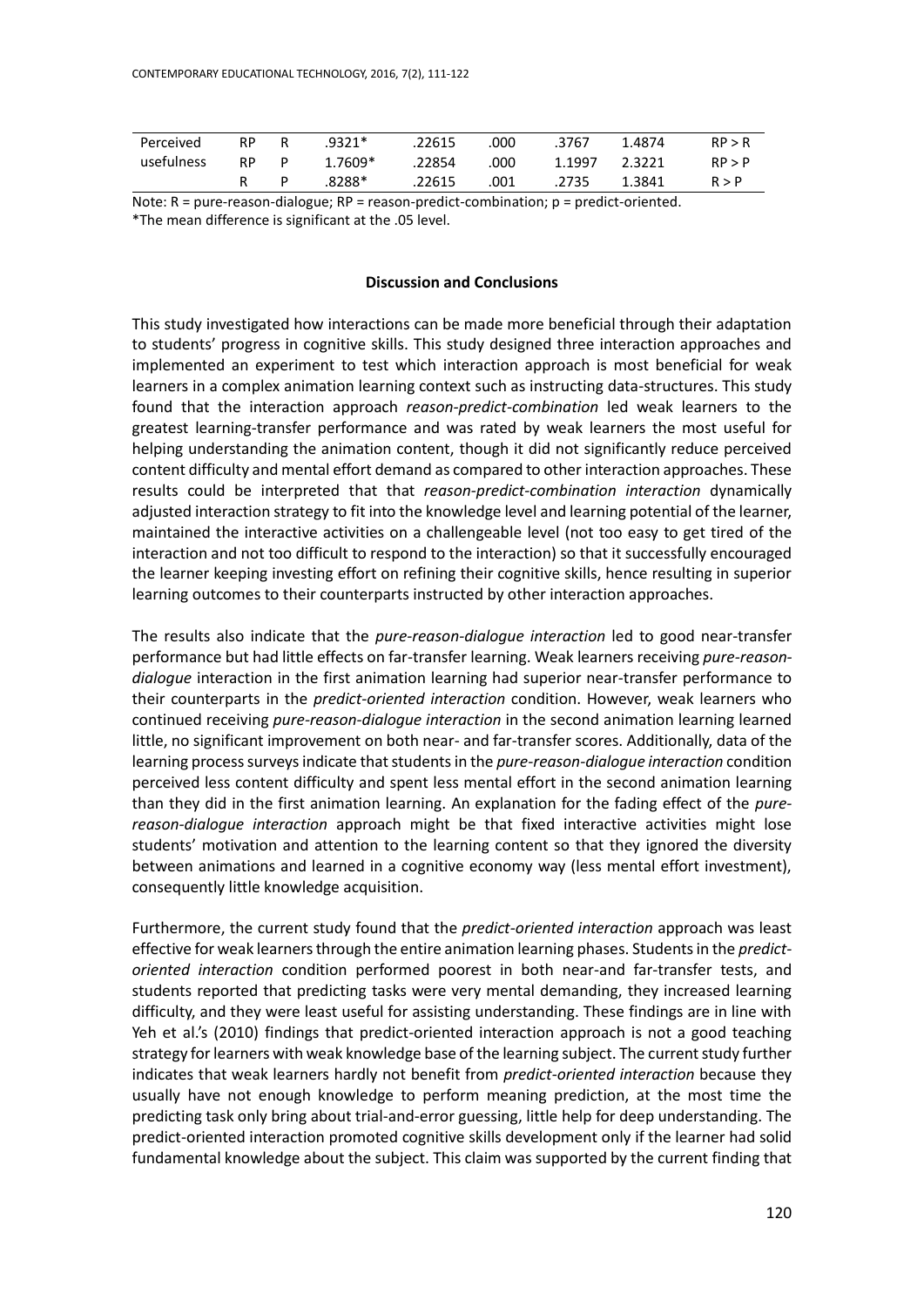students who had good near-transfer scores received *predict-oriented interaction* had superior far-transfer performance to their counterparts continuing receiving pure reasoning tasks.

This study contributes to interactive instructional animation research by providing empirical evidences that an interaction approach varied along with learning progress is superior to fixed, single-strategy interaction approaches. This study specifically suggests a varied interaction approach useful for weak learners in complex animation learning. The findings imply that an interaction strategy is not absolutely useful or unhelpful. It depends on when to use to whom. An interaction strategy useful at the initial learning phase is possibly fading its effectiveness at the later learning phase. On the other hand, interactions un-tailored to the learner at the initial animation learning might be useful when being applied at the later learning phase.

A practical implication for instructional designers is that it is not necessary to make the animation to fully narrate and act out the entire instructional content; the design should focus on creating an interactive environment where the learner and the animation can work together to cooperatively generate the to-be-learned knowledge. Although varied interactions have been recognized a useful instructional strategy, an interaction strategy should not be randomly selected and delivered to the learner, they should be served in accordance with learning progress in order to better motivate learners to continuously invest effort to learn, and help learners systemically develop near transfer and far transfer abilities.

Finally, there are some possible limitations to the current study that should be addressed in the future research. Meanwhile, the current study assessed interaction approached in a subject, which might limit the generalizability of the research findings. It is suggested that more educational contexts be experimented to provide additional empirical evidence. In addition, in the current study, the time on interacting with an animation was limited in 15 minutes. The interaction effects may be different when the learners have more time to interact with each animation, or when the learner has the free to control the interacting time on one animation. Future study should address the issue of interacting time. Moreover, only three interaction approaches were compared in the current study. Future research could be conducted to examine more interaction approaches in effects of cognitive skills development and learning process variables for different characteristics of learners.

#### **References**

- Betrancout, M. (2005). The animation and interactivity principles in multimedia learning. In R. E. Mayer (Ed.), The Cambridge handbook of multimedia learning (pp. 287-296). Cambridge, UK: Cambridge University Press.
- Byrne, M. D., Catrambone, R., & Stasko, J. T. (1999). Examining the effects of animation and predictions in student learning of computer algorithms. *Computers & Education, 33*, 253- 278.
- ChanLin, L. J. (1998). Animation to teach students of different knowledge levels. *Journal of Instructional Psychology, 25*, 166-175.
- Gerjets, P., Scheiter, K., Opfermann, M., Hesse, F. W. & Eysink, T.H.S. (2009). Learning with hypermedia: The influence of representational formats and different levels of learner control on performance and learning behavior. *Computers in Human Behavior, 25*, 360- 370.